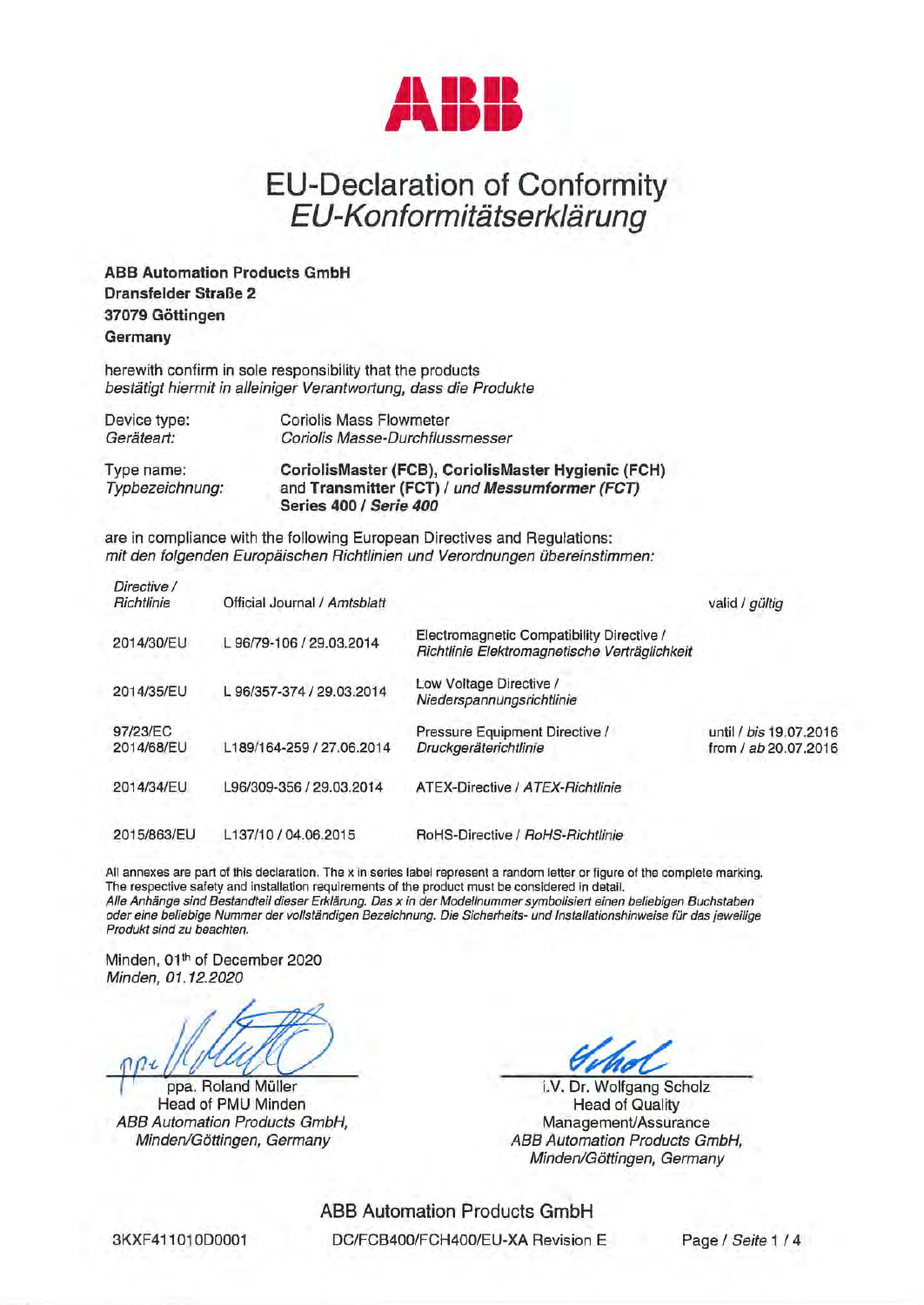

## Annex / Anhang

2014/30/EU 2014/30/EU

## **FCx4xO**

2014/35/EU 2014/35/EU

EMC Directive EMV-Richtlinie

Series Label: Modellnummer:

Applied Standards: Angewandte Normen

EN61326-1: 2013

EN61326-2-3: 2013

Low Voltage Directive Niederspannungsrichtlinie

Series Label: Modellnummer:

**FCT4xO YO xx xx A** 

**FCx4x0 YO xx xxxxx xx xx x x x x x x A** and / und

Applied Standards: Angewandte Normen EN61010-1: 2011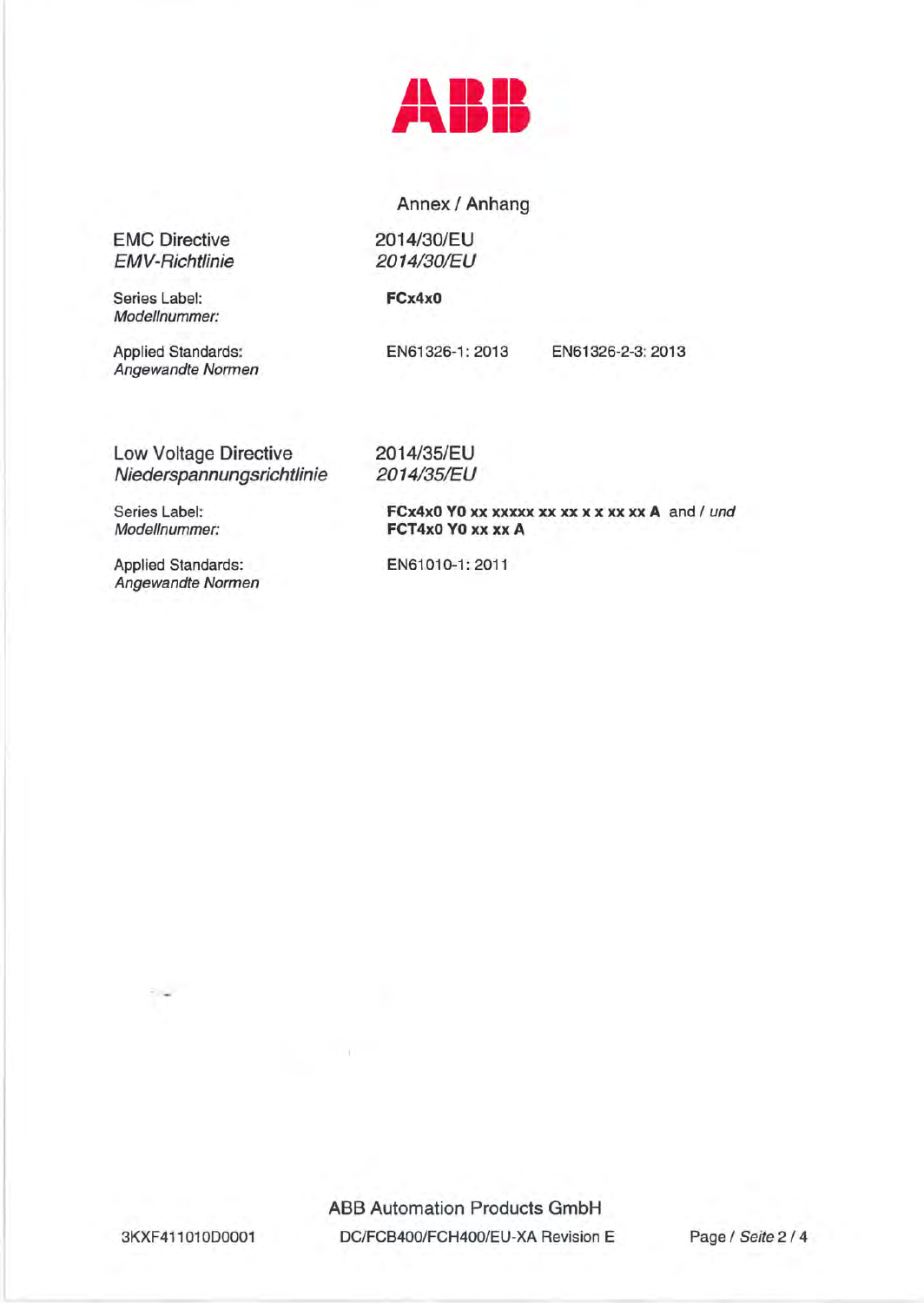

Pressure Equipment **Druckgeräterichtlinie** 

Modellnummer:

Serial Number: Seriennummer:

Angewandte Normen

Conformity Assessment procedure: Konformitatsbewertungsverfahren

CoriolisMaster:

**FCx4xx xx xx 025R2 till FCx4xx xx xx 050R1** 

**FCx4xx xx xx 080E1** till / bis **FCx4xx xx xx 150R3** 

**FCx4xx xx xx xxxxx xx** 

**FCx4xx xx xx xxxxx J1 FCx4xx xx xx xxxxx J2 FCx4xx xx xx xxxxx JS** 

**FCx4xx xx xx xxxxx J3** 

97/23/EC 2014/68/EU 97/23/EG 2014/68/EU

Series Label: **FCx4xx xx xx 025R2** till / bis **FCx4xx xx xx 150R3** 

see name plate siehe Typenschild

Applied standards: EN12516-2:2015 AD 2000 Merkblatter (2017)

B (Baumuster/Production Type) + D

|                    | EC-Type Examination Certificate:<br>EG-Baumusterprüfbescheinigung | <b>Directives</b> |
|--------------------|-------------------------------------------------------------------|-------------------|
| / bis              | 07 202 1045 Z 0034/2/D/0004                                       | 97/23/EC          |
| / bis              | 07 202 1045 Z 0014/13/D/0004                                      | 97/23/EC          |
| C1                 | 07 202 1045 Z 0079/13/D/0004                                      | 97/23/EC          |
| and/und<br>and/und | 07 202 1045 Z 147/14/D/0004                                       | 97/23/EC          |
|                    | 07 202 1045 Z 103/18/D/0004                                       | 2014/68/EU        |

Notified Body with Identification Number/ Benannte Stelle mit Kennnummer

Entwurfsprüfung / Baumusterprüfbescheinigung:

Design review / type examination certificate: TÜV Technische Überwachung Hessen GmbH (0091)

Qualitatssicherung Produktion (Modul D)

Quality Assurance (Module D): TÜV Nord Systems GmbH & Co. KG (0045)

ABB Automation Products GmbH DC/FCB400/FCH400/EU-XA Revision E Page / Seite 3 / 4